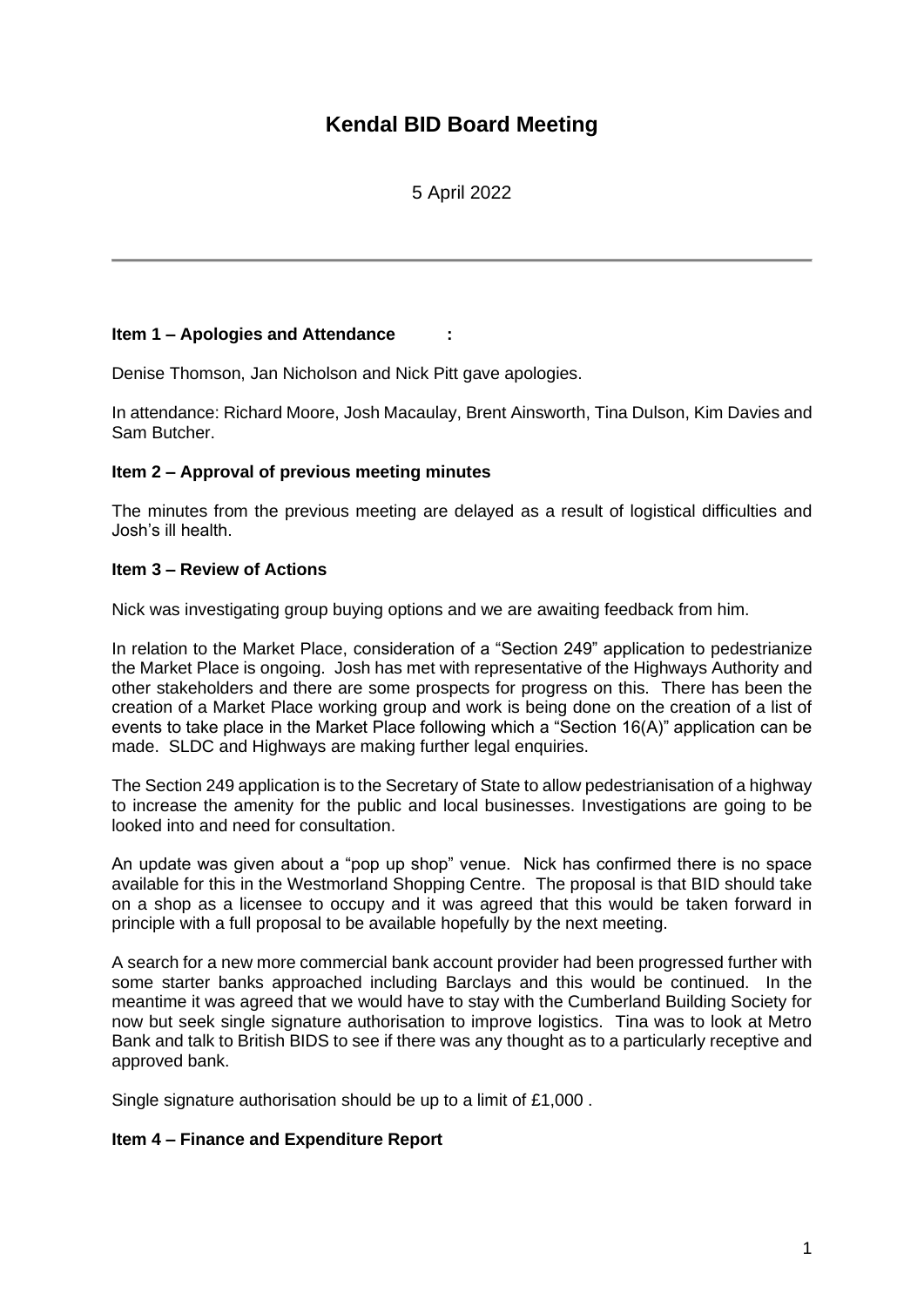Brief summary of the cash position given by the Chair. BID has about £70,000 or thereabouts in the Bank. Perhaps no surprise that there is a surplus at this stage as we are not paying a BID Manager at present and projects have stalled whilst the new manager is recruited.

## **Item 5 – Project Manager Recruitment Update**

Tina reported that three people had gone to interview and that from that exercise two had been recalled for second interview by Tina, Denise and Josh.

The relative merits of the two candidates were debated. The Board were to consider the recommendation of Tina, Denise and Josh that the position be offered to a Mr Peter Brandling. All the Board were in favour of that. One adjustment to the proposed contract suggested by Mr Brandling was that he would be paid for 4 days work but he would actually carry that same amount of work generally speaking over 5 shorter days. All agreed.

Pointed out that he could be offered a desk at various locations including within the Westmorland Shopping Centre as arranged by Nick or South Lakeland House liaising with SLDC.

BID are to provide laptop and landline and to help Peter find a location. Richard to help draft a Contract.

#### **Item 6 – Review of Current Projects**

- 1) The Summer Holiday Trails will be repeated this year. Fell Tarn are to be asked for a quote to look at the preparation of a walking trail for Kendal.
- 2) There are no new bids received for funding for festivals as yet. A Kendal Pride Festival may be being organised.
- 3) In relation to Parking Perks there remains uncertainties around the supplier and their capacity to deliver and Josh will forward email correspondence from Parking Perks to Richard to review.
- 4) Shop Front Grants. Six shop front grants have been allocated, two new ones have been received. Some discussion about whether to extend the level of grant to £1,000 or not. No decision taken.
- 5) Coach Initiative. Jan was not in attendance to provide an update.
- 6) DSCVR App. Reported that the marketing of the app was now in progress.
- 7) Training Grants. No applications notified as yet.

#### **Item 7 – Any new projects submissions or funding requests**

None received.

#### **Item 8 – Urgent business arising**

Sam has stepped down as Director due to business commitments for which he has become overstretched.

Follow up is taking place with other candidates including those in attendance as an observer at previous board meeting.